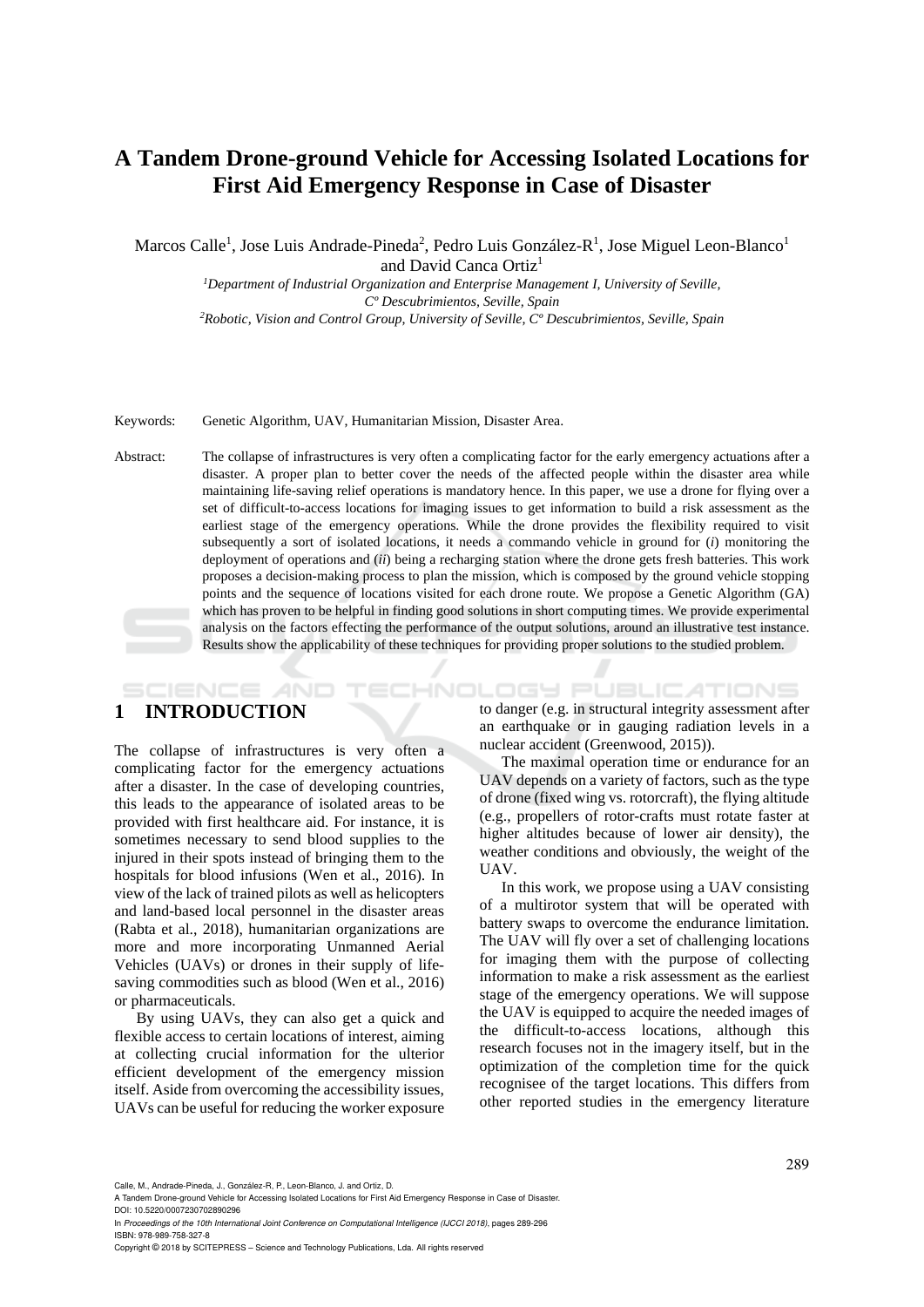where the challenge is in getting the consecutive overlapping of aerial images to build an up-to-date map of a wide area (Qi et al., 2016). We are more interested in analysing the combination of UAVs and alternative means of transport in difficult-to-access areas, which with certain exceptions (Mosterman et al., 2014), (Chowdhury et al., 2017), remains relatively unexplored.

## **2 PROBLEM DESCRIPTION**

The UAV provides us with the flexibility required to visit subsequently a subset of locations (namely, a route), although for practical convenience, an individual would be on charge of monitoring and controlling the flight operations. Thus, we assume that a ground vehicle (GV) will act as a commando vehicle.

The number of target locations to visit on each flight is clearly limited to the capacity (power) of the batteries in the UAV. Our assumption is that the GV will further play the role of recharging station, so that at the end of each of its sorties the UAV will land on it for battery swaps. Aside from being conditioned by the total weight on board (see Figure 1 for an example of an energy consumption pattern), it is noticeable that the number of locations that the UAV is able to visit on each sortie is also limited because of the capacity of the data storage device used for recording the imagery task.

Our problem can shortly be described as how best defining the routing planning for the tandem UAV-GV used to deploy the recognisee task.



Figure 1: Power pattern in an hexacopter UAV, approximately linear with the total load on board (Source: (Dorling et al.,2017)).

In Figure 2, we sketch one of the flight routes of our UAV in the studied scenario. As a first approximation to the constrained freedom of movements of the GV in the disaster area, our assumption is that the GV just moves along a straight line between two points.

Observe that the route consists of the UAV's takeoff from the GV, its visit to a subset of the planned locations (circles) and its flight to intercept the GV trip with the purpose of landing on it and swapping its batteries. In the while, the GV has been moving along the practical road (between rectangles).



Figure 2: Target Scenario: UAV and GV moves separately. The dashed lines represent fly paths for UAV.

In spite of the sketched example, it is possible that a launch and a rendezvous of the UAV occurs at the same point. Namely, the GV is allowed to stay at a position for a time while the UAV complete a route visiting a variety of sites, if the optimization analysis found it convenient for the general objective of minimizing the time to accomplish the whole task. This differs from many of the tandem UAV-GV approaches in the literature, which mainly turn around the commercial supply chain context with a last-mile delivery based on UAVs. There are very few works considering UAV load capacity greater than one (Luo, et al., 2017), (Rahman, 2017), thereby more than one parcel allowed for serving a certain customer. The fact that the GV can move the UAV between two deployment locations such that it does not spend any energy is a feature that is sometimes considered in such a literature. For instance, (Mathew et al., 2015) assume the UAV travelling through a street network joint to a truck as GV till the tandem gets nearby a customer's doorstep, when the UAV fly to deliver parcels one customer at a time. Differently, (Ha et al., 2018) allows UAV's route comprised of several customers, excluding the possibility to have a launch and rendezvous in the same point though. The latter is allowed in (Mathew et al., 2015) and in the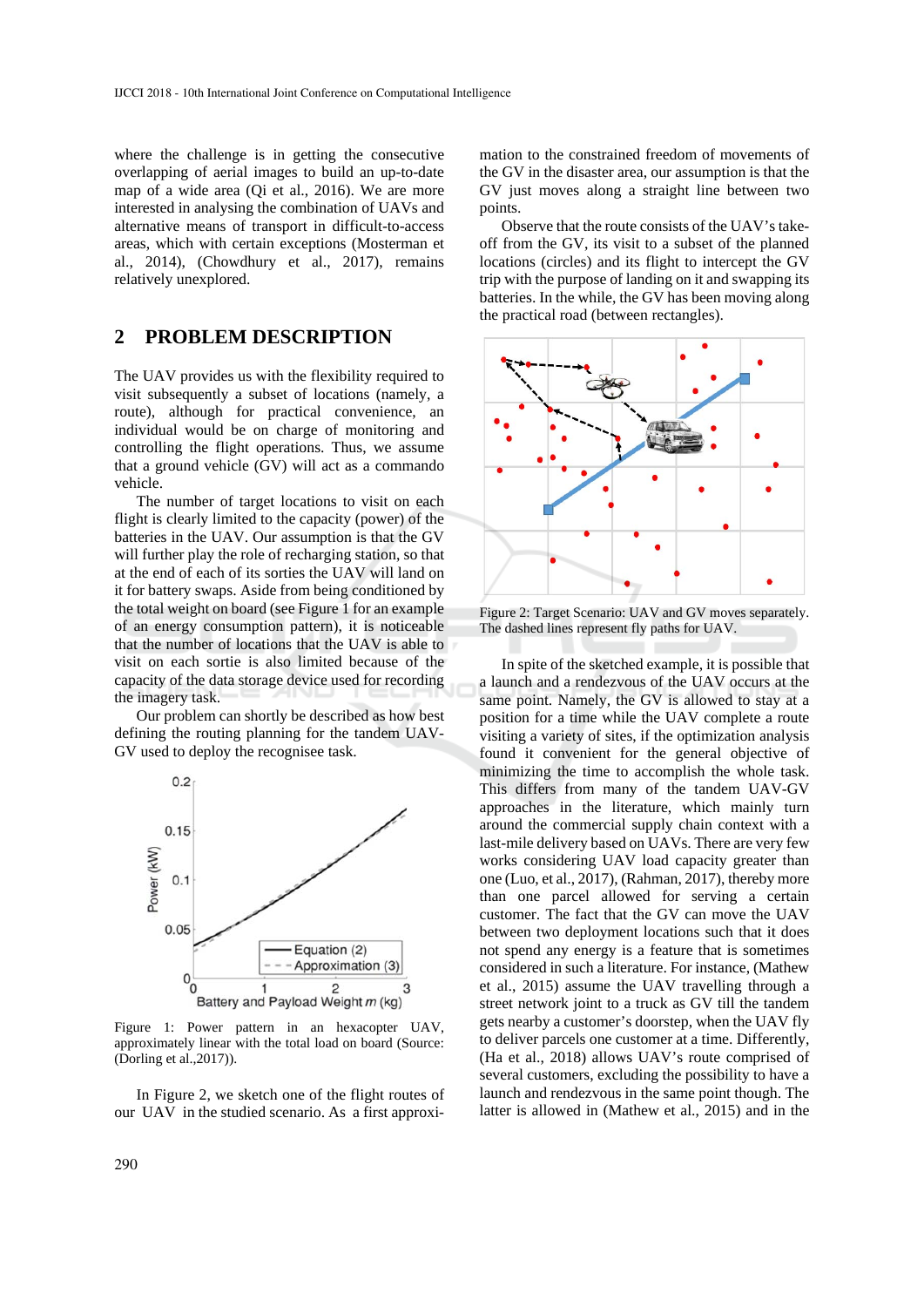closely related work by (Bin Othman et al., 2017), although none of them considers that the UAV can visit a set of customers in a single flight mission, as is required in our scenario. Nevertheless, the last three referenced works apply a Travelling Salesman Problem with Drone (TSP-D) approach that is relevant to our research. The name TSP with drone is first used in (Agatz et al., 2016) referring to the problem in which a drone helps a traditional transport system like a truck or a van in the delivery of goods.

## **3 PLANNING DECISIONS**

The proposed decision-making process to plan our imagery mission covering all the difficult-to-access locations would provide the following:

- The GV stopping points, with the arriving time and for how long the GV stays at it.
- The sequence of locations visited for each UAV's route, the start point for every route –i.e. the point in take-off- and its landing point.
- The details of the hitch and ride of the UAV over the GV (namely, when the UAV travels carried on the GV while it moves from a position to another).

We approach it using a multiple travelling salesman problem (mTSP) baseline: the target locations (henceforth referred to as "customers") which have to be visited by a number of routes. According to the mTSP terminology (Bektas, 2006), our case study concerns to the 'nonfixed destination case within the multiple depot variation of mTSP', since the UAV can either return to the starting GV position (at which the UAV taken off) or to a different ending position.

### **3.1 Assumptions**

We first introduce the notation for the input parameters used within our planning problem:

- $\blacksquare$   $m:$  Customers to visit;
- $d_{ij}$ : Euclidean distance between two positions;
- $H$ : Maximum number of customers that can be 'mapped' before running out of the storage memory;
- $\bullet$  v: UAV flight speed;
- $\blacksquare$   $V:$  GV moving speed;
- $\blacksquare$  E: Endurance or maximum flight time:

Then, we list certain assumptions we make to simplify our analysis.

Firstly, that the road travels of GV and the UAV flight between locations occur both at constant speed. The latter comes from our assumption that the energy consumed during the emergency mission is approximately the same as that consumed during hover (Dorling et al., 2017).

Secondly, that the extreme points for each route are taken from stopping positions for the GV (which moves only along the straight road depicted in Figure 2).

Thirdly, that we have to manage the synchronisation of GV and UAV. Specifically, we assume that the GV opening time at a certain position occurs always before than the arrival of the UAV planned for landing on this position. Namely, that the UAV's end of route is planned so that it does not have to wait for the arrival of the GV.

Finally, notice that the minimum number of routes that may arise is  $[m/H]$ . However, depending on the distance of flight paths, the limited endurance  $E$  could force a route to be serving to less than *H* customers. From it, the worst case is that every route was only serving one customer, and hence the valid set of route indices are:

$$
r \in \mathbb{R} = \left\{ \left| \frac{m}{H} \right|, \dots, m \right\} \tag{1}
$$

Although the assumptions considered in this work have been considered individually in the literature, it is noteworthy the novelty of considering them in a joint way in the same problem.

### **3.2 Variables**

Let  $x_{ijr}$  be a binary variable indicating that the route  $r$  visits node  $j$  immediately after node  $i$ . Besides, assume that the visiting sequence order of the customers served by a certain route is  $\mu_{ir}$ . As we explain below, these ordering variables are used for subtour eliminations.

Let  $to_r$  be the time at the take-off of the UAV on its route  $r$ , and  $lt_{ir}$  the land time for the UAV flight from the customer  $i$  as the last flight of route  $r$ . In order to be ready to check endurance, let us consider the cumulative flight time of the UAV when arrive at the node  $i$ , denoted  $T_i$ , and the total flight time for the whole route  $r$  accounting for the final flight from the last customer  $i$  to the GV, denoted  $TT_{ir}$ . Let  $sInt<sub>r</sub>$  be the arrival time for the GV at the interception point at which the route  $r$  is terminating. Finally let  $LAG(sInt_r)$  be the time the GV stay at this stopping point.

### **3.3 Constraints**

- A route cannot terminate at a customer.
- Each customer  $i$  must be visited just once, belong-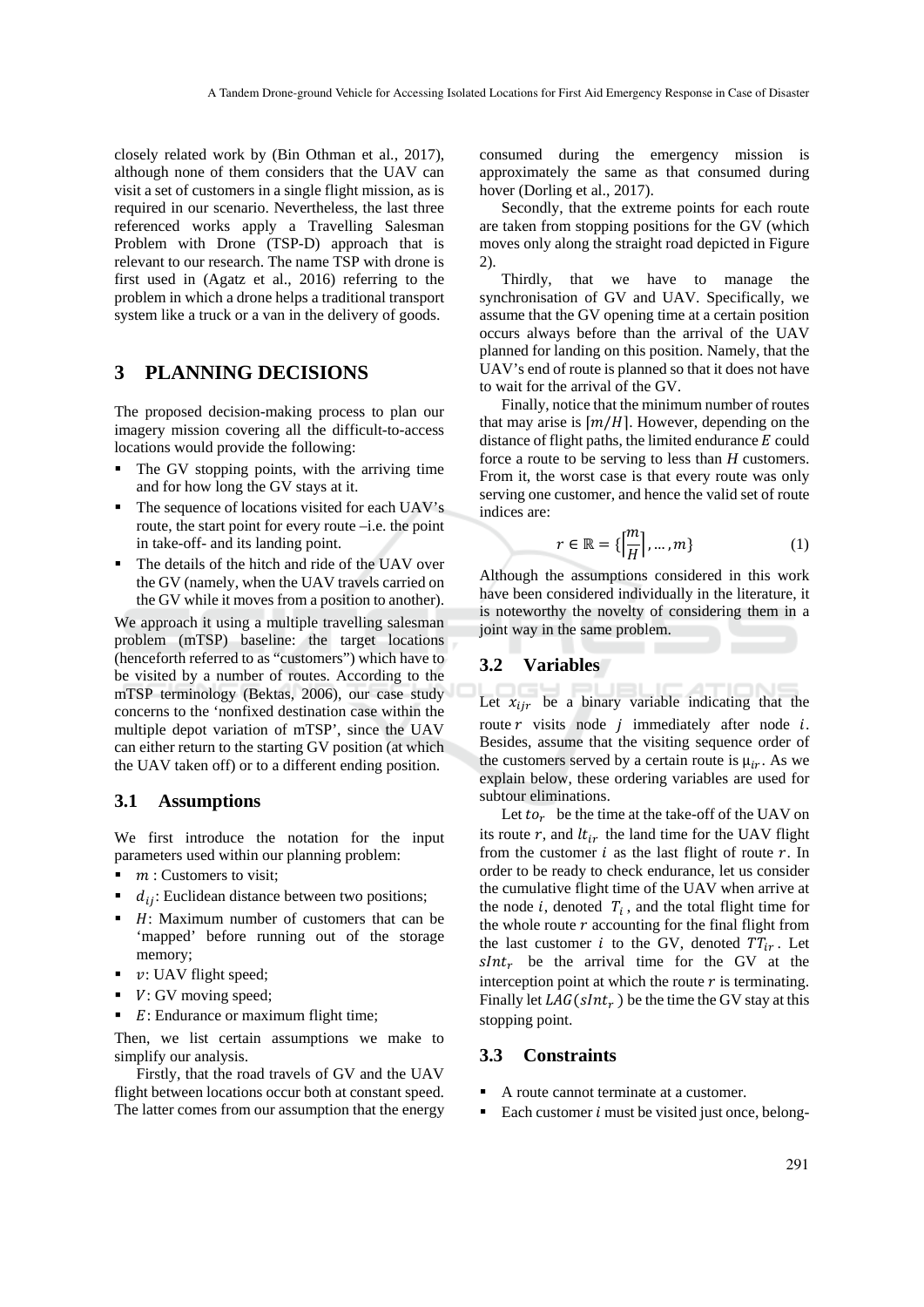ing to only one route.

- There is exactly one input flight and exactly one output flight from every customer visited by a route.
- $\blacksquare$  The endurance E is an upper bound for the cumulative flight time variables  $T_i$  and  $TT_{ir}$ .
- The early arrival time for the UAV is treated as a hard constraint. Thus, if  $lt_{ir} \leq sInt_r$ , then node  $i$  cannot be part of the route  $r$ , since the GV is not ready at time.
- The early leave time for the GV from the take-off point under study is treated as a hard constraint. If  $to_r \geq sInt_r + LAG(sInt_r)$ , then the GV is not ready to be the take-off point for the UAV on its route  $r$ , since the GV has left.
- The subtour elimination constraint, which can be written using  $H$  as follows:

$$
\mu_{ir} - \mu_{jr} + Hx_{ijr} \le H - 1,
$$
  

$$
i, j \in C, i < j, r \in \mathbb{R}
$$
 (2)

### **3.4 Methodological Proposal**

Deriving from the previous discussed issues, the planning for covering the set of challenging locations will emerge from solving a MILP formulation with similarities to the non-fixed destination multiple depot m-TSP minimizing the Total Mission Time (*TMT*).

We recall here that the mTSP is a relaxation of the Vehicle Routing Problem (VRP), being well-known that this problem is NP-Hard (Bektas, 2006). In the VRP literature there are many solution approaches initially valid for the mTSP, but they may not be efficient to the mTSP.

Precisely, we have focused our research in getting quick good solutions to the practical decision problem studied. To this aim, we have developed a Genetic Algorithm (GA) tailored for our case study.

### **4 GA**

A Genetic Algorithm (GA), as proposed by Holland (1975), is a population-based metaheuristic inspired by the evolution of species. The algorithm starts with a population of randomly generated solutions (each solution represented by a chromosome), and then continues with a procedure to improve the candidate solutions obtained generation after generation, by using selection, crossing and mutation operators. The improvement of the solutions occurs when a lower value for a fitness function arises. The variable *TMT* is the fitness to evaluate a solution in our problem*,*

evaluated by finding the time when the UAV-GV tandem arrives to the end of the road, after all customers have been visited.

In general, a GA is an unconstrained method, which usually handles constraints by penalizing the objective function. In our case, the constraints not included in the calculation of *TMT* are those relating to:

- The maximum number of customers per route
- $\blacksquare$  The maximum flight time or endurance, E
- The time that the UAV is waiting for the GV arrival at the rendezvous location.
- The total moving time of the UAV-GV tandem.

Next, we detail our GA implementation, where the objective function is to minimize the TMT, defined as the summation of the cumulative flight time of the UAV and cumulative moving time of the UAV-GV tandem.

### **4.1 Coding Scheme**

The chromosomes in our study are comprised of  $3m$ genes.

The first  *components are devoted to code the* position of the take-off point for each route (which would be contained in the straight road in Figure 2), measured from the origin,  $xto_i$ . Next m components are the distance specification of the selected landing points,  $xr_i$ . The last  $m$  components define the route assigned to serve each customer,  $u_i$ . Thus, we code each solution according to the following structure:

$$
sol = \{xto_1, \dots, xto_m, xr_1, \dots, xr_m, u_1, \dots, u_m\} \tag{3}
$$

Thus, each chromosome is explicitly representing the take-off and rendezvous points for routes and the assignment of routes to each customer. Nevertheless, other performance details such as the number of routes, the time at which the GV arrive at a point and the lapse time spent there, implicitly are also contained into it.

### **4.2 Pseudo-code**

The pseudo-code for the GA can be resumed in pseudocode (algorithm 1):

```
1: generate population of candidate solutions
```

```
2: compute fitness of candidate solutions
```

```
3: while termination criterion is false
```

```
4: generate children solutions by crossover 
5: mutate children solutions
```

```
6: compute fitness of new candidate solutions<br>7: replace parent solutions
      replace parent solutions
```

```
8: return best solution
```
Algorithm 1: Pseudo-code of the Genetic Algorithm.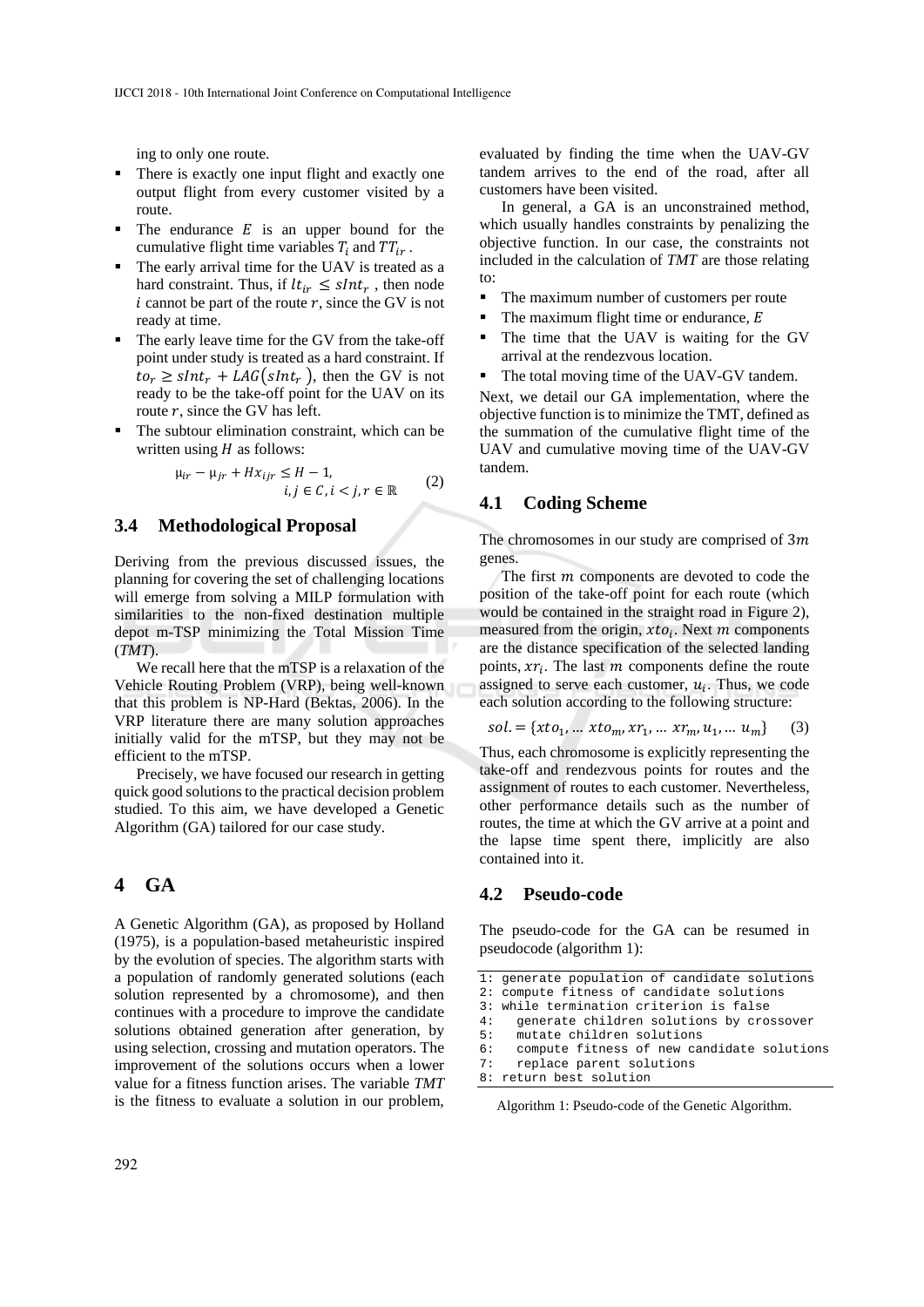At line 1, the candidate solutions are randomly initialized over the entire search space. Prior to the first iteration of the GA, the algorithm evaluates the candidate solutions of the generated population, at line 2. After a fixed number of iterations (that were experimentally determined to get good solutions within reasonable computing time), a termination criterion is applied at line 3.

The crossover operation is the first step at every iteration of the GA, involving two parent solutions and generating two child solutions (at line 4). In fact, three variants of this two-point crossover have been implemented in our algorithm: a crossover variant for the take-off points of the flights, a crossover variant for the rendezvous locations of the flights, and a crossover variant for the assignments of the customers to the UAV flights. Then, the algorithm proceeds with the application of a mutation operator on the children solutions (at line 5), by inverting a subsection of the mutating solution. Again, three different mutation operations have been implemented depending on whether we were mutating the take-off points of the flights, the rendezvous locations of the flights, or the assignments of the customers to the UAV flight missions. Once done the evaluation of the new candidate solutions generated at the concerned iterations (at line 6), the algorithm proceeds to replace the parent solutions by the children solutions (at line 7). We apply elitism, where the n best solutions of the parents' generation replace the worst solutions of the children's generation.

#### **4.3 Implementation**

We have implemented this algorithm with Python 3 programming language with the help of the evolutionary algorithm toolkit DEAP (Fortin et al., 2012), an abbreviation for 'Distributed Evolutionary Algorithms in Python'. DEAP is an evolutionary computation framework that allows rapid prototyping of diverse genetic algorithms, including genetic algorithms, genetic programming, evolution strategies, covariance matrix adaptation evolution strategy, particle swarm optimisation, and many more.

In our GA, the data set obtained after assessing a particular solution consists of (a) the best visiting sequence of the customers assigned to each flight, (b) the flight time of the UAV for each flight, (c) the waiting time of the GV for each flight, and (d) the total moving time of the UAV-GV tandem.

In order to test our solution approach, we have used clouds of spread locations taken from the clients' position within Capacitated VRP benchmark

instances. For example, the CVRPLIB - Capacitated Vehicle Routing Problem Library.

In what follows, we present the performance obtained when tackling with the A-n32-k5 instance proposed by Uchoa et al., (2014).

We have studied the possible influence of three factors. To study the influence of the customers layout, two different roads have been included in the first factor, (see Figure 3). As the second factor, two different UAV speeds have been studied, (a)  $\nu=20$ km/h and (b)  $v=30$  km/h. In both cases, the GV and UAV-GV tandem moves at same speed, which is  $V=60$  km/h. As the third factor, we have studied three different values for the maximum number of visits in each route:  $H = 3.4.5$ . The endurance of the UAV is in all the cases limited to *E=1.2* hours.



The GA implemented in this study starts with an initial population of 100 solutions randomly generated, and it stops after 100 generations. We have repeated this for 30 runs, and written down the average times of best solution over the 30 runs. Each of the formerly described mutation operator is applied to each of the three components with a probability of a 2%. Similarly, each of the mentioned crossover operators is applied with a 50% probability.

### **5 COMPUTATIONAL RESULTS**

This section presents the results obtained by the proposed GA.

Table 1 contains the averages of 30 runs of the algorithm for each combination of problem parameters, namely, road configuration, UAV flying speed and maximum number of visits in each route. This makes 360 runs. The 'Mission time' caption refers to the *TMT*, expressed as the hours passed between the depart from the origin of the road and the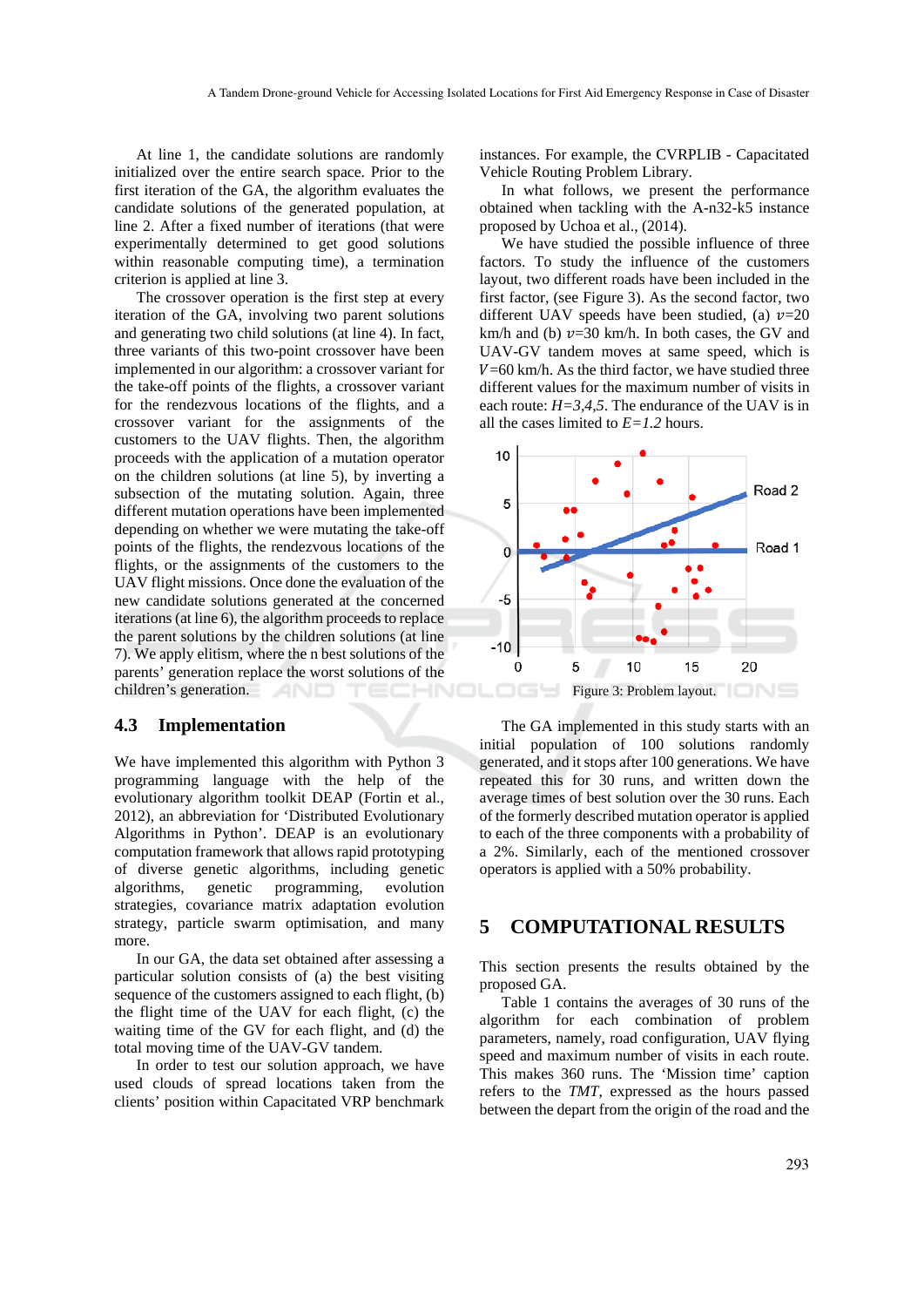| Road           | UAV speed<br>(km/h) | H | Mission time<br>(hours) | Tandem time |      | UAV flight time |       | GV waiting time |       |
|----------------|---------------------|---|-------------------------|-------------|------|-----------------|-------|-----------------|-------|
|                |                     |   |                         | (hours)     | $\%$ | (hours)         | $\%$  | (hours)         | $\%$  |
|                | 20                  | 3 | 11.60                   | 0.64        | 5.54 | 10.96           | 94.46 | 10.78           | 92.89 |
|                |                     | 4 | 11.41                   | 0.66        | 5.81 | 10.74           | 94.19 | 10.56           | 92.60 |
|                |                     | 5 | 11.34                   | 0.67        | 5.89 | 10.68           | 94.11 | 10.47           | 92.30 |
|                | 30                  | 3 | 7.43                    | 0.54        | 7.33 | 6.88            | 92.67 | 6.69            | 90.00 |
|                |                     | 4 | 7.14                    | 0.48        | 6.77 | 6.65            | 93.23 | 6.46            | 90.49 |
|                |                     | 5 | 7.02                    | 0.50        | 7.11 | 6.52            | 92.89 | 6.32            | 90.06 |
| $\overline{c}$ | 20                  | 3 | 12.49                   | 0.63        | 5.01 | 11.86           | 94.99 | 11.68           | 93.57 |
|                |                     | 4 | 12.00                   | 0.55        | 4.58 | 11.45           | 95.42 | 11.27           | 93.91 |
|                |                     | 5 | 11.82                   | 0.58        | 4.90 | 11.24           | 95.10 | 11.07           | 93.65 |
|                | 30                  | 3 | 7.95                    | 0.48        | 6.04 | 7.47            | 93.96 | 7.29            | 91.77 |
|                |                     | 4 | 7.57                    | 0.40        | 5.30 | 7.17            | 94.70 | 7.01            | 92.63 |
|                |                     | 5 | 7.49                    | 0.40        | 5.35 | 7.09            | 94.65 | 6.94            | 92.66 |

14,00

Table 1: Summary of experimental average results.

arrival of the GV carrying the UAV to the end of the road. The 'Tandem time' caption refers to the total average traveling time of the GV carrying the UAV and the percentage it weights in total mission time. The 'UAV flight time' caption presents the average total flying time of the UAV. The 'GV waiting time' caption shows the average total time that the GV spends waiting for the UAV. Observe we have included the percentage referred to the *TMT* value, thereby allowing for quickly reading the weights of Tandem time, UAV flight time and GV waiting time.

We further include illustrations for the four time columns in Table 1.

Figure 4 shows total mission time for each scenario. Figure 5 shows the average UAV flight time vs  $H$ . Figure 6 shows variability in the time spent by the GV-UAV tandem, in their short travels between flights.



Figure 4: Average total mission time vs  $H$ .



Figure 5: UAV average total flying time vs  $H$ .



Figure 6: GV-UAV tandem average total traveling time.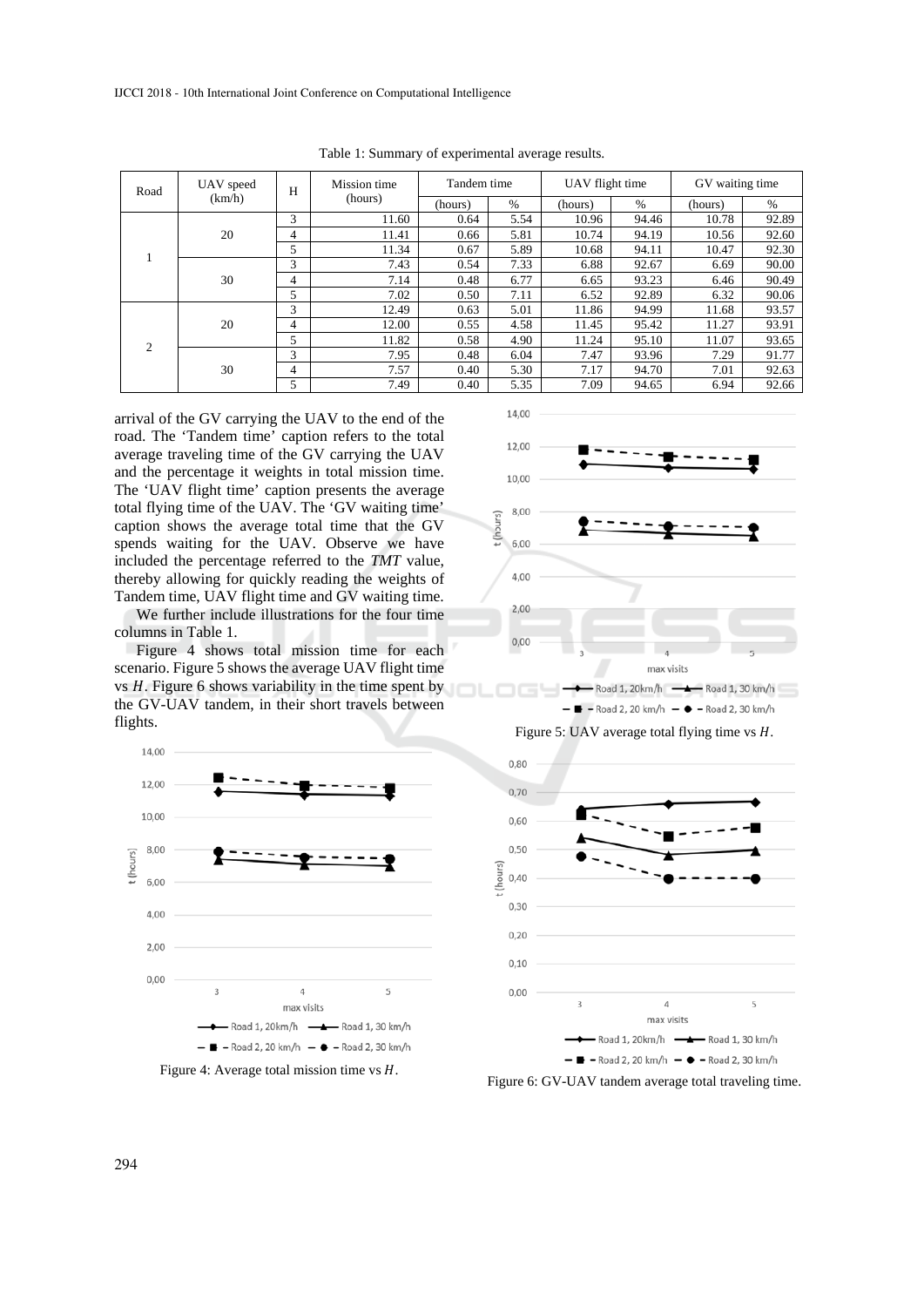Finally, Figure 7 shows the total time that the GV spends waiting for the UAV return (once deployed the recognisee route). Noticeably, the GV is most of time in the status 'stopped'.



Figure 7: GV average total waiting time.

As shown in the results, the factors (a) the UAV speed and (b) the maximum number of visits in each route influence the planning, and therefore the resulting *TMT*. Thus, as the UAV speed increases and/or the number of visits is less restricted, the value *TMT* is reduced.

In these scenarios, the moving time of the UAV-GV tandem is significantly low, between 5% and 7% of the total mission time, so the moving speed of the GV is not the most influential issue on the total mission time. This implies that the UAV flight speed is the most relevant factor on the total mission time, which ranges from 93% to 95% of the mission time. The relevance of the UAV speed justifies the need to continue the research line of planning optimization of these missions.

As a final remark, we notice that the studied scenarios exhibit long waiting times for the GV at rendezvous locations, which ranges from 90% to 94% of the total mission time.

## **6 CONCLUSIONS**

In this work, we propose using an UAV to visit a set of challenging locations in a humanitarian mission, in tandem with a GV for monitoring and controlling the flight operations, which is used as well as a recharging station for restoring the endurance of the

UAV. To solve the problem of planning the tandem's operations, we have implemented a GA algorithm able to find good quality solutions in reasonable computing times. The algorithm has been programmed using Python 3 and DEAP library.

This work has considered a set of practical considerations: (1) the limitations of the GV to access the locations to visit, and (2) the different limitations imposed by the drone in this type of missions. This set of limitations does not allow us for comparing the results obtained in this work with other nearby approaches proposed in the literature.

Although the results are promising, we need to improve different aspects to incorporate more constraints that bring the problem closer to reality, such as considering the aerodynamics. The obtained results highlight the high relevance of the UAV flight speed in this mission type, which justifies the need to continue the research line of planning optimization of these missions. Next step in this research consists in employing other methods, such as PSO, which results could be compare with the current results.

## **ACKNOWLEDGEMENTS**

This research has been supported by the VI Plan Propio de Investigación y Transferencia de la Universidad de Sevilla, under the project DADS: Sistemas Avanzados de Distribución Basados en Drones.

## **REFERENCES**

- Agatz, N., Bouman, P., Schidt, M. 2018. Optimization Approaches for the Traveling Salesman Problem with Drone. *Transportation Science*, vol. April, 2018.
- Bektas, T. 2006. The multiple traveling salesman problem: An overview of formulations and solution procedures. *Omega*, vol. 34, no. 3, 209–219.
- Bin Othman, M. S. bin, Shurbevski, A., Karuno, Y., & Nagamochi, H. 2017. Routing of Carrier-vehicle Systems with Dedicated Last-stretch Delivery Vehicle and Fixed Carrier Route. *Journal of Information Processing,* vol. 25, pp. 655–666.
- Chowdhury, S., Emelogu, A., Marufuzzaman, M., & Nurre, S. G. 2017. Drones for disaster response and relief operations: A continuous approximation model. *Intern. Journal of Production Economics*, vol. 188, no. February, pp. 167–184.
- Dorling, K., Heinrichs, J., Messier, G. G., & Magierowski, S. 2017. Vehicle Routing Problems for Drone Delivery. *IEEE Transactions on Systems, Man, and Cybernetics: Systems*, vol. 47, no. 1, pp. 70–85.